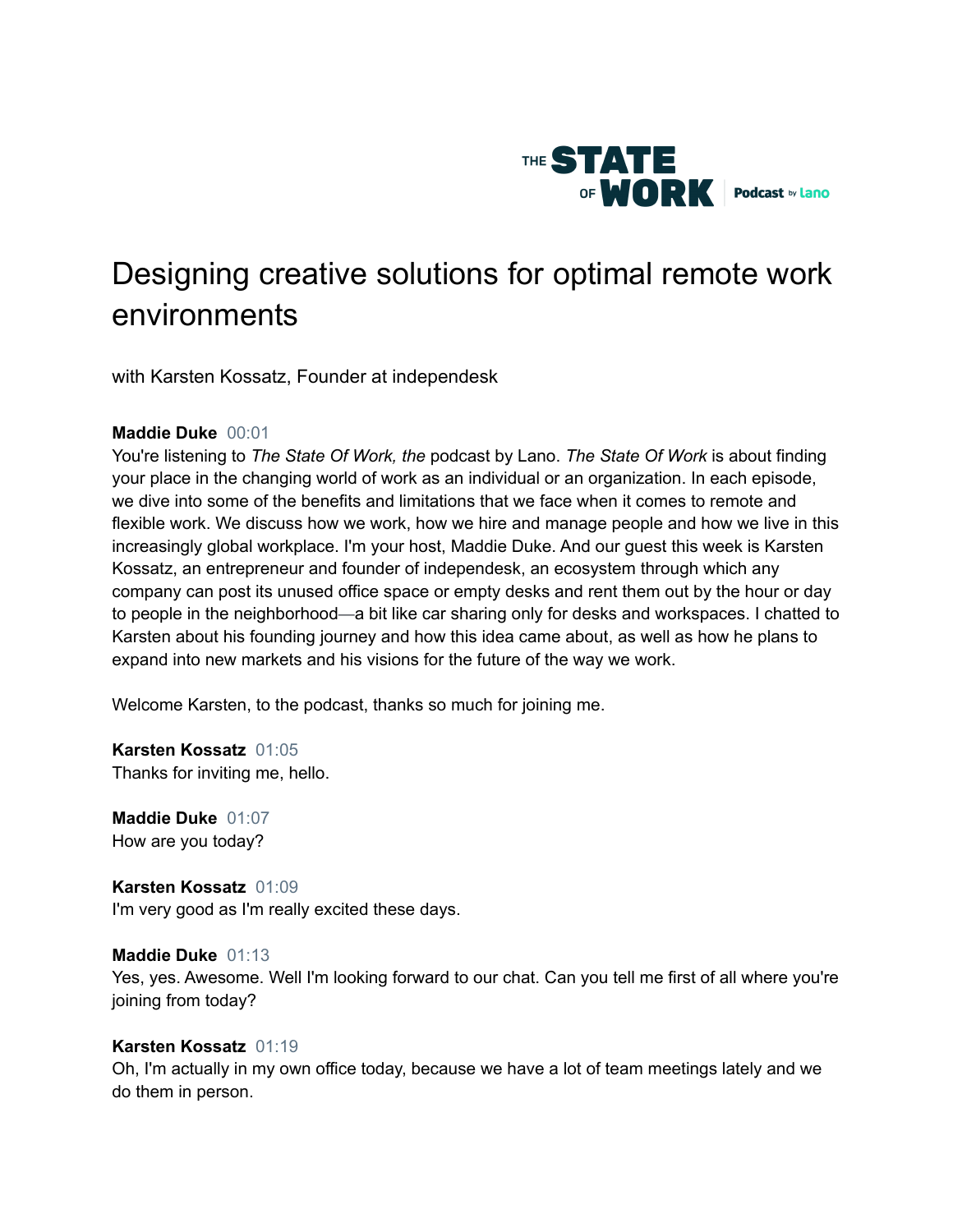**Maddie Duke** 01:28 And is that in Berlin?

**Karsten Kossatz** 01:29 That's in Berlin? Yes.

# **Maddie Duke** 01:31

Yeah. Okay. Yeah. Great to have you here. Really excited to hear what you've got to say. And I thought we'd kick off just by, if you could tell me about yourself and about independesk?

# **Karsten Kossatz** 01:43

Oh, yes, I love that. I'm Karsten, I'm 29 years old. I've been an entrepreneur for 10 years now, having had several ventures that I was involved in. But what really drives me is changing the world to make it a bit better place to, to change our lives, to make them better. That's what I'm fighting for. That's what I have been fighting for always. And, and so I think creating impact ventures is our startups, something that I really love. And one of the startups I founded at the beginning of last year - it's called independesk. So what does it mean and independesk independent desk. It's basically a platform, it's an app, where everyone with spare desks can put them on the platform and subrent them, hourly and daily to people of the environment from the neighborhood. So it basically works like a car sharing app. And you can, you can easily book your professional, yeah, workplace, around the corner in your neighborhood by just going to the app and book a table.

# **Maddie Duke** 03:17

Awesome. And so with that you're helping to enable people to work from different places and work differently to how we traditionally work.

# **Karsten Kossatz** 03:25

Yes, yes, that's the idea. That's the idea. I mean, a lot of people are in the home office lately. And that's great. I think a home office is a wonderful thing. And I also think that the pandemic has brought a lot of focus to this topic, which is good, in a sense, because before the pandemic, especially in Germany, the companies were not really convinced that this was possible, and that people were productive in their home office. But as we could see, it's almost the opposite. It's working really well, and people are really productive. But there are of course, people who need an alternative to their home office because they really can't concentrate or their flat is too small, or they really want to differentiate between private life and company life. And that's alright. And for this reason for not having to commute to the office every day. I thought independesk fills the gap and brings an additional option, yeah.

# **Maddie Duke** 04:41

Great. And when did you get the idea for independent school and how did it come to you?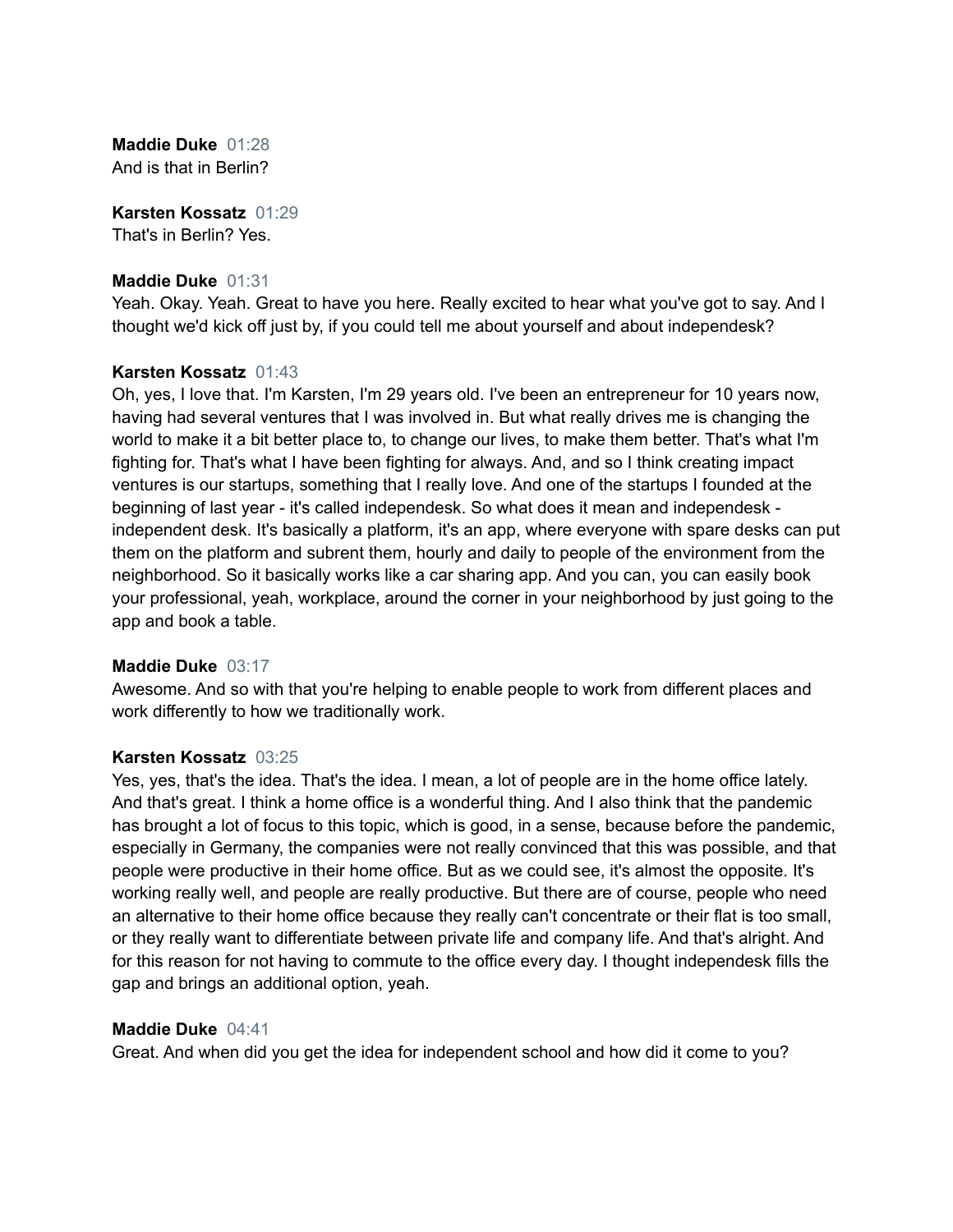#### **Karsten Kossatz** 04:48

There were different reasons actually. Before that, I've had an advertisement agency for several years. And of course, I was confronted with employees asking me if they could stay in their home office. And so I had to deal with this topic quite early. And quite often actually, because creatives are already creative in your work in looking for new workplaces and where to work from. So I thought, yeah, okay, probably the office is not the best place to be creative. And so I developed a concept, which is called the Outside Society, which is a container that opens to all sides. And that you can place wherever you usually spend your free time. So you can place it into the woods or at the beach, or on the mountain, and you have a meeting room there. So you can have meetings, you can have power from solar panels, you can have wifi, we even have a coffee machine in there. It's basically an office but outside.

#### **Maddie Duke** 06:14

Yes, I was curious to know about that.

# **Karsten Kossatz** 06:17

Yeah, it is really, really a really nice product. And I really love that. It's just really, really not scalable. But nevertheless, I really adore the Outside Society. And it's been standing in Switzerland this summer.

#### **Maddie Duke** 06:39

Okay,

# **Karsten Kossatz** 06:40

….so a summer product. So people come and co-work there during summer time. That was quite exciting, because that was close to Zurich. And it was just beautifully…. right beside a river and beautiful. And through this. I was explaining to everyone Hey, with the Outside Society, you can work from everywhere. But that wasn't really true. Actually, you can work from special places, but not really from everywhere. Then I thought, okay, it would be so great to have a platform that really enables you to work from everywhere. So now how does this work? How can this work, obviously, we could have opened a coworking chain, or we could have connected all the coworking spaces through a platform. But still, we wanted to be available around the corner. And there are not so many coworking spaces around, especially because they're mainly in the center of cities.

# **Maddie Duke** 07:44

Yep.

# **Karsten Kossatz** 07:45

So we really needed a solution that enables the existing office infrastructure to become coworking. And this is what we did through our independesk app. Because everyone can, can can their yes, sublets their spare desks, every company, basically, with an office.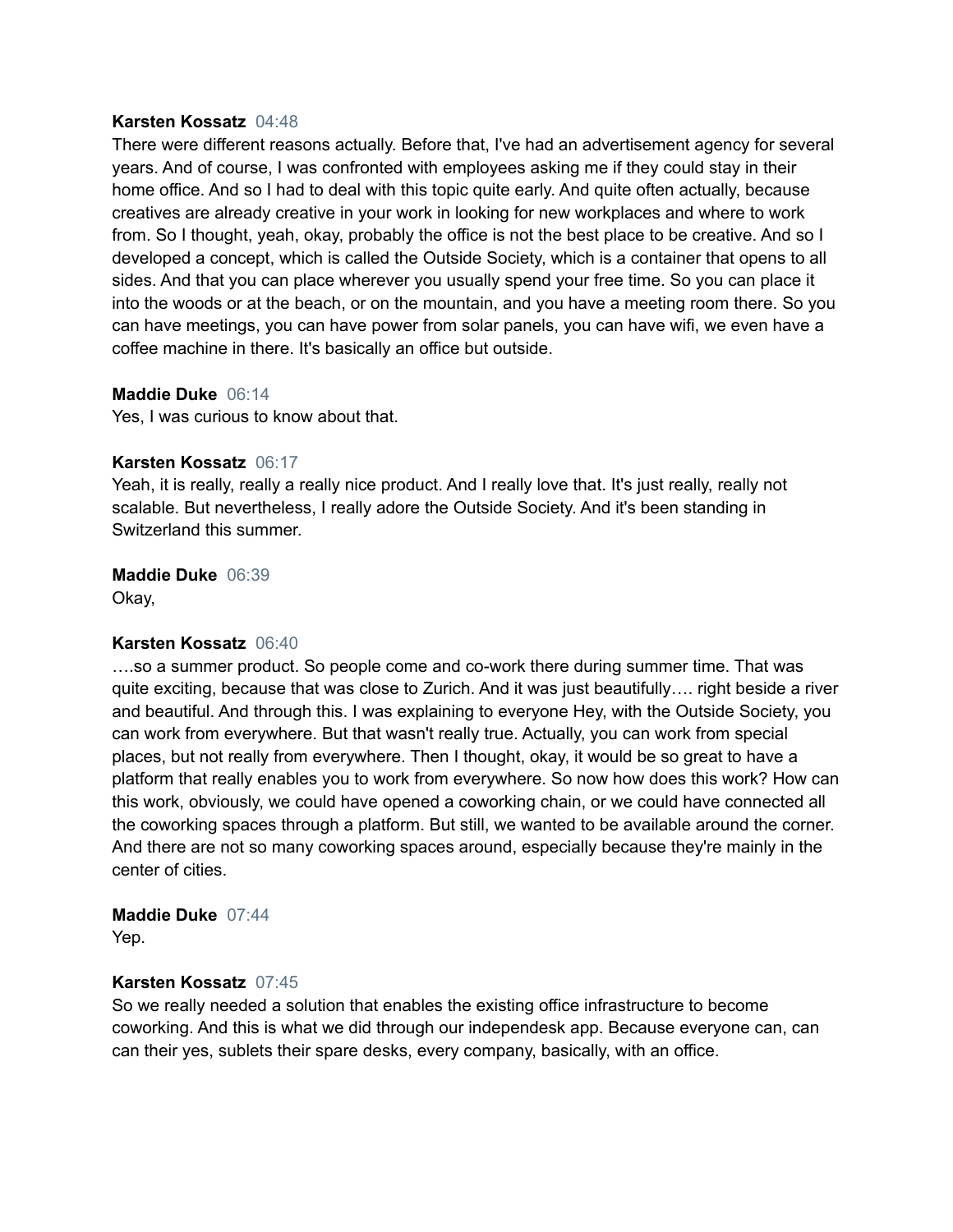# **Maddie Duke** 08:11

What sort of spaces are there? So I understand there's some office space that's otherwise not in use, and maybe also partnering with some co-working spaces.

# **Karsten Kossatz** 08:20

Yes, we're obviously co-working spaces are, are really, really nice for that because they already have this infrastructure. But we really do have a lot of medium and small sized companies that have just because their own employees are in the home office as well now, so they have a lot of spare desks. So they put it in a room or a meeting room or some tables in a big office. So we have come companies like advertisement agencies, we have event agencies on there. We have but we also have some nice studios and ateliers there….

**Maddie Duke** 09:05 Nice.

# **Karsten Kossatz** 09:06

….like really nice. It's a great, yeah, collection of nice places. And also it's not just places. It's people running these places. When I book an independesk, I'm always surprised by how open the people are and how much networking it brings, also for me. Also, when people come here to work through independesk, I get a lot of input from them. And we're so interesting people we have freelancers, for example, I can tell the story of last year's Christmas party that we had to do remotely but I thought okay, what can we do and then I talked to this co-worker here who came through independesk and he is a beer sommelier. So what the deal was, I thought when I talked to him: okay, that's exactly what I need. So he made this Zoom beer tasting, which was amazing. So you find these people that really enrichen your life, and I'm quite happy about this, this community that just starts building up.

# **Maddie Duke** 10:25

What a great utilization of space as well that would otherwise be unused.

**Karsten Kossatz** 10:32 Oh absolutely.

# **Maddie Duke** 10:33

….If you've got an office that would be open with, you know, utilities running, anyway. Yeah, I think that that's a really, as you say, it's an impact venture. So it's a sort of repurposing of unused space.

# **Karsten Kossatz** 10:42

Yes. I mean, what sense does it make that the people from the east of the city, let's just say east, west, or north south, let's say north south, the people from the north work in the south, and they drive there every day, half an hour back and forth? And the people from the south to vice versa? What sense does it make at all I mean, I understand we really need office space, we will keep on needing office space to meet each other in person. And that's quite a big important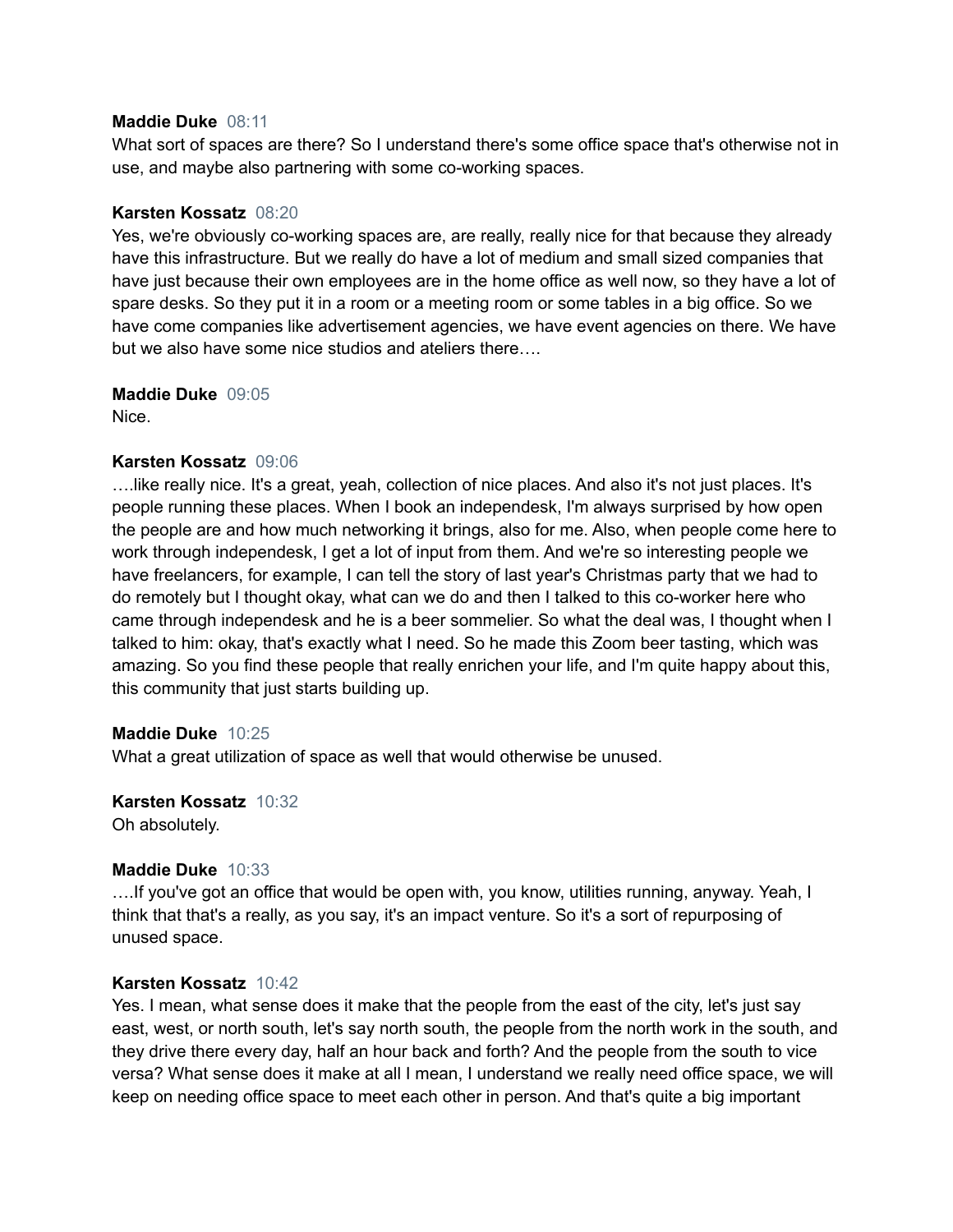thing for companies building their culture. But, but also, there are a lot of days where people don't have any meetings, or where people really don't need to be in a big, big company group. So they can just look for a table nearby.

# **Maddie Duke** 11:35

Yeah. And so who are the biggest sort of what are the biggest use cases for independesk? Do you have businesses that want to give their workers a place to go to? Or is it usually individuals booking it for themselves?

# **Karsten Kossatz** 11:49

Oh, actually, we have these two use cases. We have freelancers who really, um yeah, look for a place where they can have meetings with their customers, or just go out for working, so they don't have to work from home. So this is an important use case. But the other important use case is companies that want to give their employees an additional option to work remote.

# **Maddie Duke** 12:23

Yep.

# **Karsten Kossatz** 12:24

So we have these company accounts, a company signs up and then makes sub accounts for all of their employees, and they get limits, monthly limits, to what price they can spend money on independesk. And individual limits, so for example, I always say the intern should get a bigger budget than the boss, because the boss maybe has a working room or workplace at home and the intern is just a student who really works from the, from the bed, or wherever.

# **Maddie Duke** 13:02

That's a really good point. And, you know, yeah, I think when we talk about the benefits of remote work, or working from home, I should say, a lot of people focus on that family unit and like, you know, that it's, you know, I get to spend more time with my partner, I get to spend more time with my kids this or that, lockdowns aside when when parents are having to parent while working. But I think that there is definitely something to be said, for those people who don't have that really traditional structure of living, where they might be in a WG like a share house with a number of other people, and they've only got one room and it might be quite small. And yeah, that's a really good point. And it's good to acknowledge those sorts of situations.

# **Karsten Kossatz** 13:46

Right. And sometimes you just need a professional environment and you do any crying kids or our partners who also have a video conference at the same time. That has happened quite often, I guess, due to - throughout the pandemic. So yeah, I think there are a lot of use cases, a lot of situations. I always say, it is an additional thing, independesk. So we need home office, we need the company office, but we also need a third option. And that's independesk.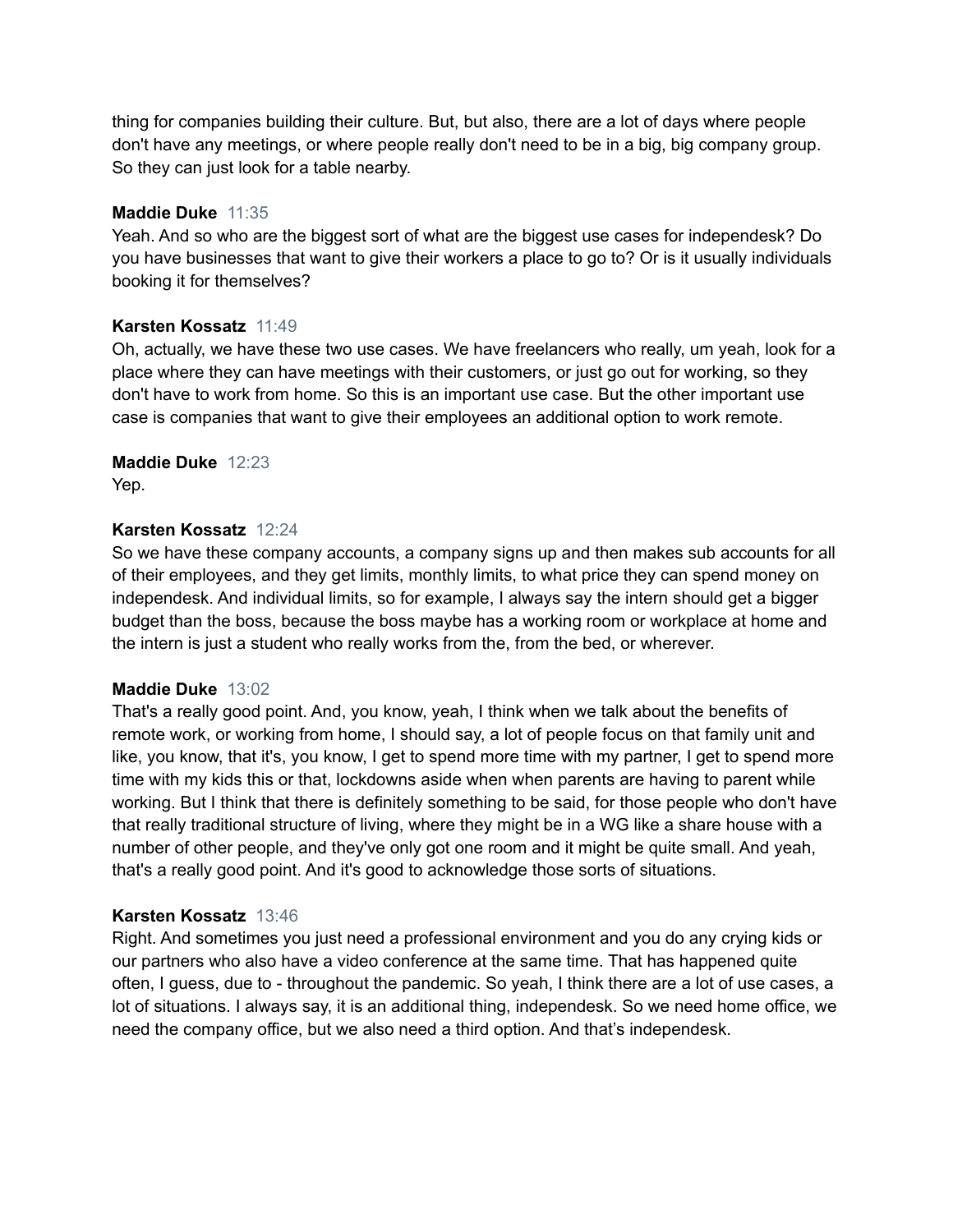# **Maddie Duke** 14:25

That's great. And I mentioned also, when we think about, you know Lano, we talk a lot about businesses that are expanding and growing a team internationally. If a business has just made their first remote hire, you know, maybe they're based in Spain or something and then they've just hired someone in Germany. But that person's their first employee in Germany supporting them with this sort of solution where they have a choice to go around the corner to the local independesk space.

# **Karsten Kossatz** 14:55

Yeah, and they can also use it as a networking opportunity to get people to, I mean, their own employees are most of the time the best brand ambassadors company can have. So I'm not talking about going there and handing over your business card to everyone. That's pretty annoying actually do that. But, just go there and have a nice chat in the kitchen with some stranger or former stranger that is open to listen to your story. And that when you're open to listen to their story, most of the time, I would also I would actually say all of the time, you really get a lot of input from that. And yeah, that's quite valuable.

# **Maddie Duke** 15:45

Yeah, that's awesome. And yeah, I mean, working from home and working alone is not actually for everyone. So a lot of people say, oh, working from home, I'm, you know, I can spend all this extra time focusing without any interruptions, but there are definitely people who work better when they're able to be sort of surrounded by a few other people.

# **Karsten Kossatz** 16:06

Yeah that would be me. I really don't like home office, I understand the advantages. And I think for a lot of people, it brings a lot of added value to their life. But for me, it's just, I work a lot and the few hours that I spend at home, I really don't want to work, I want to sleep or I want to eat or I want to read a book. So in terms of getting this into my head, that home is home and work is work. I really don't like to work from home, sol just love to go somewhere else. Even if I don't chat with people, even if I just go there to work. It's important. Also, the way to go to the office is quite interesting, because I get a lot of ideas in my head - my head already already starts preparing for the office when I move to the office.

# **Maddie Duke** 17:10

Yeah. How do you get to the office?.

# **Karsten Kossatz** 17:13

That's different from day to day. Actually, if I book and independesk, I obviously walk because it's close by. I have a pretty nice agency that has put their office online. That is quite close by. I already love them so much. And it's my favorite place to work close by. But sometimes I go to the company office, then I take the bike. And sometimes I take the car if I know that I have a lot of official appointments where I shouldn't be as I don't know if I'm on the bike.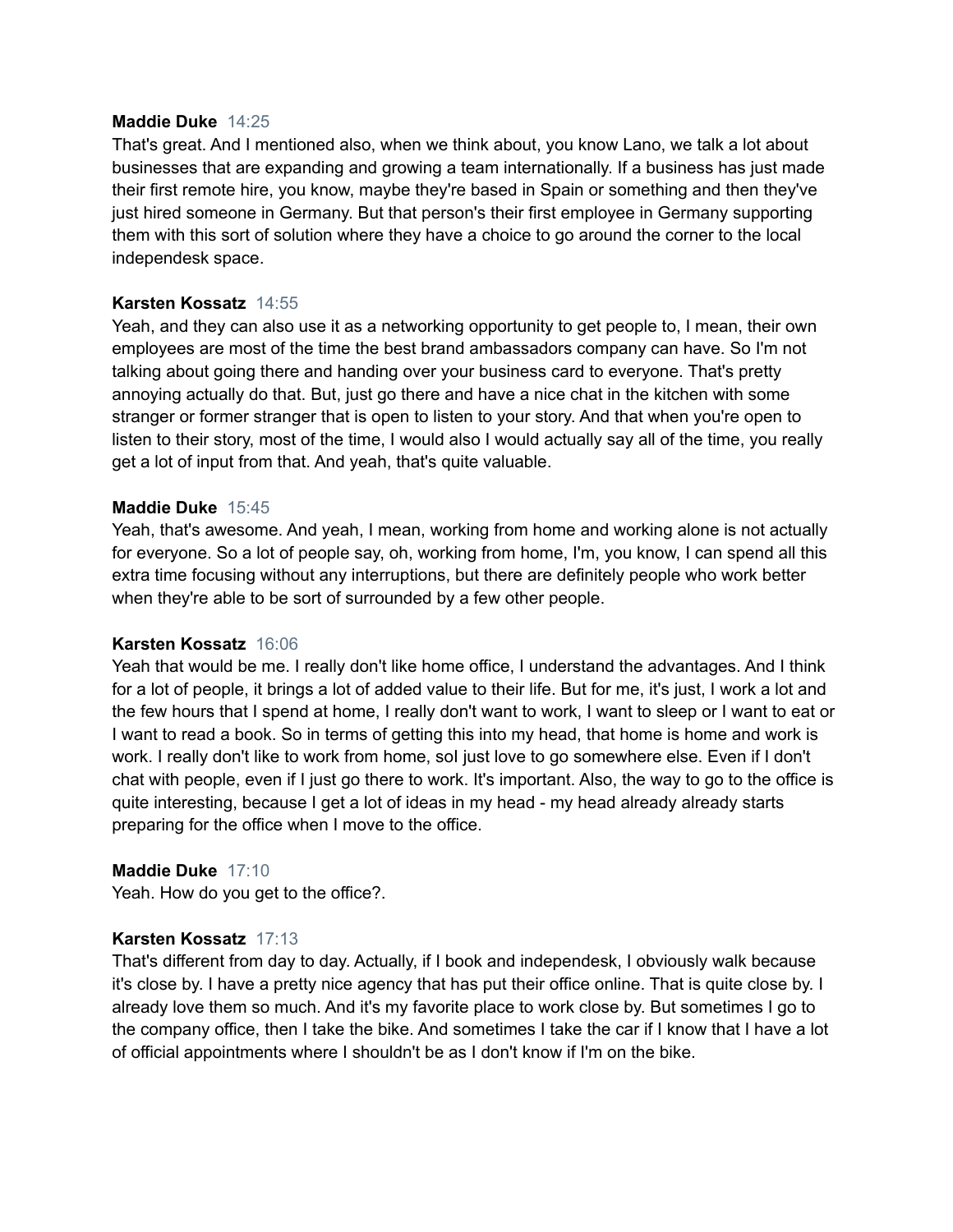**Maddie Duke** 17:58 Yeah, dishevelled.

#### **Karsten Kossatz** 18:02

And not really not really business style, more startup style I would say.

#### **Maddie Duke** 18:09

And I guess, yeah, well, there is also sometimes something to be said for some amount of commute to really give you that boundary and that break between work and home, and also to give you time to listen to a podcast.

#### **Karsten Kossatz** 18:25

Yes that's right.

# **Maddie Duke** 18:26

Lano makes it easy to hire the best talent on the planet, wherever they may be. From compliant contracts to global payroll, Lano has you covered. No matter the size of your business, you can hire and pay employees in more than 150 countries. Check out our global hiring guides by visiting lano.io.

You recently pitched your idea … you pitched independesk to the investors on *Die Höhle der Löwen.*

# **Karsten Kossatz** 19:02

Yeah.

#### **Maddie Duke** 19:03

Which... for anyone listening who doesn't speak German, or isn't familiar, this is like the German version of *Shark Tank*. So that's really exciting. Can you tell me about that experience?

#### **Karsten Kossatz** 19:14

Oh, yeah, absolutely. It was such a great experience. I mean, you apply for this. And then they call you and say hey, Karsten, we want you and but the investors still don't know right? They don't know until you really enter the door in the studio and you present your thing, your startup. So I was so excited going there. And then this day, I went there and they were super nice. They really loved my concepts four or five investors gave me an offer, basically.

#### **Maddie Duke** 19:58

Nice one, you could choose.

# **Karsten Kossatz** 19:14

So I said even... I could choose - I could choose and what I did was I, I negotiated my first offer up. So I could even got even more than I had expected.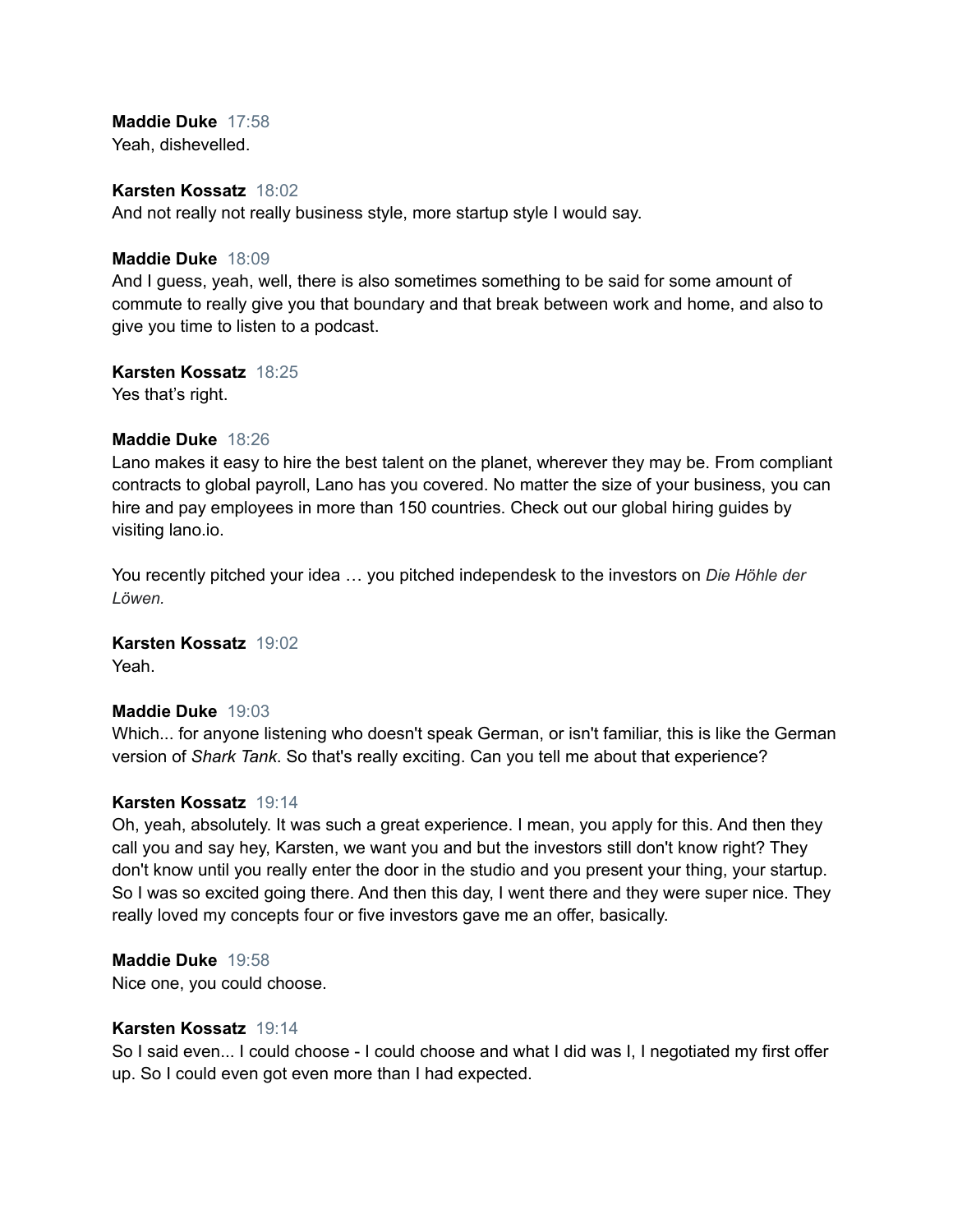# **Maddie Duke** 20:08

Congratulations.

# **Karsten Kossatz** 20:10

There was such an opportunity - incredible. And it really gives us the power to now, yeah, develop independesk to something big. And it's not only the financial aspect, but it's also the strategic aspect, because I got two investors that are really well known, and that have a lot of good contacts for us that they can introduce us to. And also they are strategic thinkers so we can develop our strategy with them. And that really, really is a huge opportunity and a milestone in our startup.

**Maddie Duke** 20:55 That's fantastic. Congratulations.

**Karsten Kossatz** 20:58 Thank you.

**Maddie Duke** 20:59 Is that your TV debut as well?

# **Karsten Kossatz** 21:02

No, actually, last year, I already had during the pandemic, I made a project with friends helping the local stores here that have had to close down selling vouchers. And then I had already been on TV. But I guess this was the biggest TV format I'd ever been on because in Germany, like three or three and a half million people watch this. So it's a huge show, and it creates a huge impact. And we're now in this week after the broadcast. And there are a lot of new users trying out our app, and a lot of nice feedback. And people love it. So I am really happy to see this community starting to build up.

# **Maddie Duke** 21:52

Fantastic. And I mean, you've told me earlier about how much the value of getting publicity, right can mean and I'd really love to hear more about that. And maybe some advice for other early stage startups.

# **Karsten Kossatz** 22:08

Well, when I started with independesk, I didn't want to tell anyone, because I always thought, mm this is such a great idea. And I, I don't want people to steal my idea. But..

**Maddie Duke** 22:24 I think that's a natural feeling.

**Karsten Kossatz** 22:25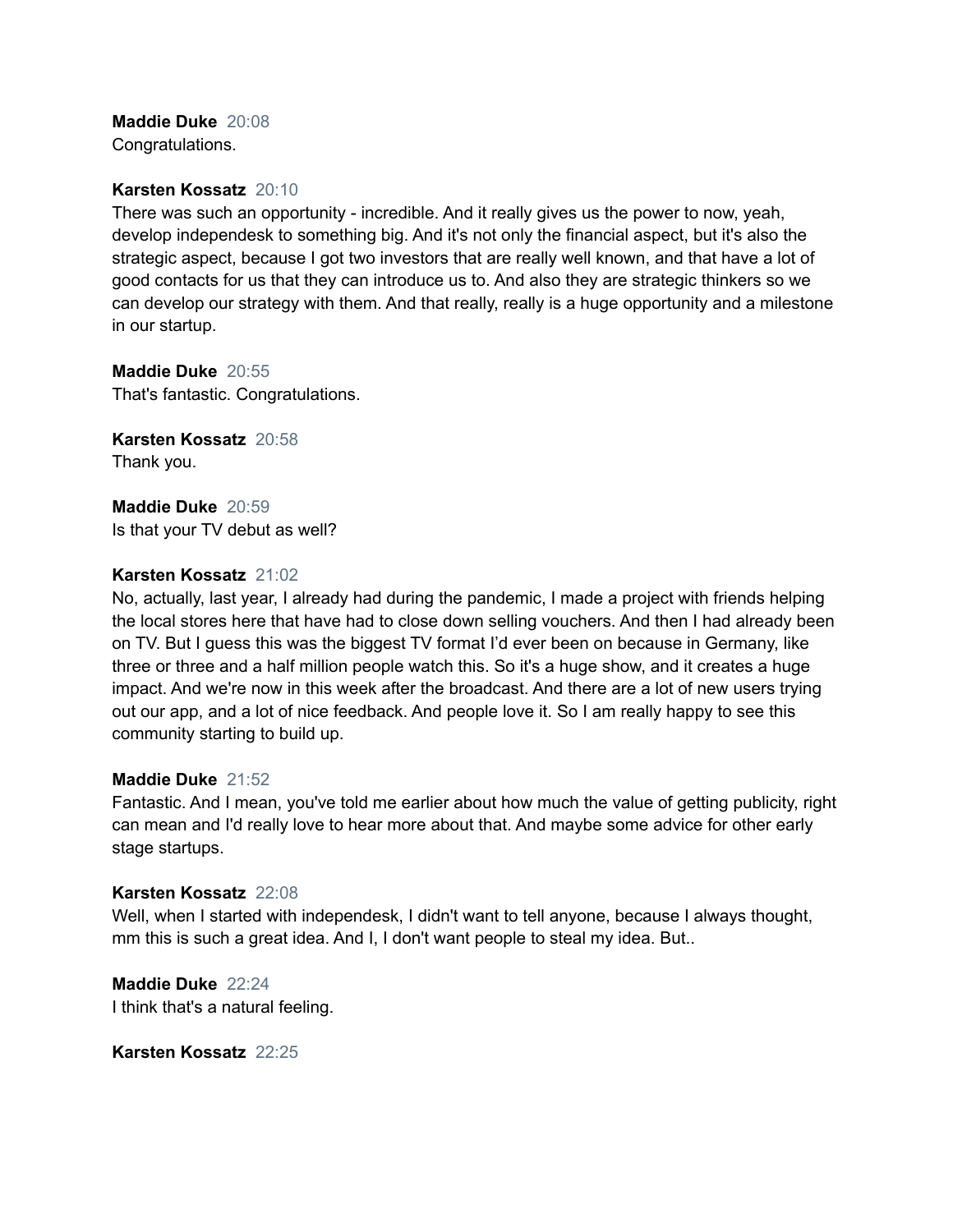It is, it is but in the startup world, what I can say now is everything is about execution. You have to get it on the road. And there is one thing that is important about getting things on the road that's telling people.

# **Maddie Duke** 22:44

...otherwise it's a very lonely road.

# **Karsten Kossatz** 22:47

Yeah, yeah, absolutely. And it's it's sort of paradox because we don't want people to copy but at the same time, you need to get feedback on your idea and, and you need to spread the word and for this, the press is just a wonderful, yeah, multiplicator or multiplier to, to tell a lot of people you probably don't have the reach that that the press has, the press just is there for their reach. And, if journalists are really convinced of your idea, they're also willing to support you with an article or a blog post or whatsoever so I say every publicity is good publicity. And you should really care for early early stage press releases, so people can already get to know your idea because what we feel is that we really want to change the working world and it's it doesn't it doesn't take only a month to change the working world. People who hear about independesk might download the app, but also it might take them another half a year until they really get activated to book a desk. So what I wanted what I want to bring across is that it's hard to change a mindset and to change only change your mindset by constant communication about the same topic, about your topic. This is why publicity is so important.

# **Maddie Duke** 24:36

Awesome. Yeah, coming back to your experience with *Die Höhle der Löwen* and also just your experience in general, kind of getting this idea off the ground and really happening. For anyone that's listening, that that also might have like what they think is a you know, a really brilliant idea and then just sort of not really sure how to like what first steps to take, do you have any advice for those sort of new founders or potential new founders that are at the stage where they need to start seeking investment?

#### **Karsten Kossatz** 25:12

Well, the first point is to really think about the concept - how does it work - because this is how you can convince your first partners. And by partners, I don't necessarily mean investors, I also mean, strategic partners. In my case, it will be the first locations that were on independesk, also the development team that I had to convince to work with me. So these sort of partners, I mean, yeah. And then, by having this first concept, you can already make/design the first dummies of your idea. And with these dummies, you should go out and, and test it and get it tested by other people. And, and, yeah, this is the point where you could start communicating, hey, that's my project. And that's what I want to do. Because then you already create a fan base, or you have the opportunity to create a creative fan base.

**Maddie Duke** 26:17 Yeah.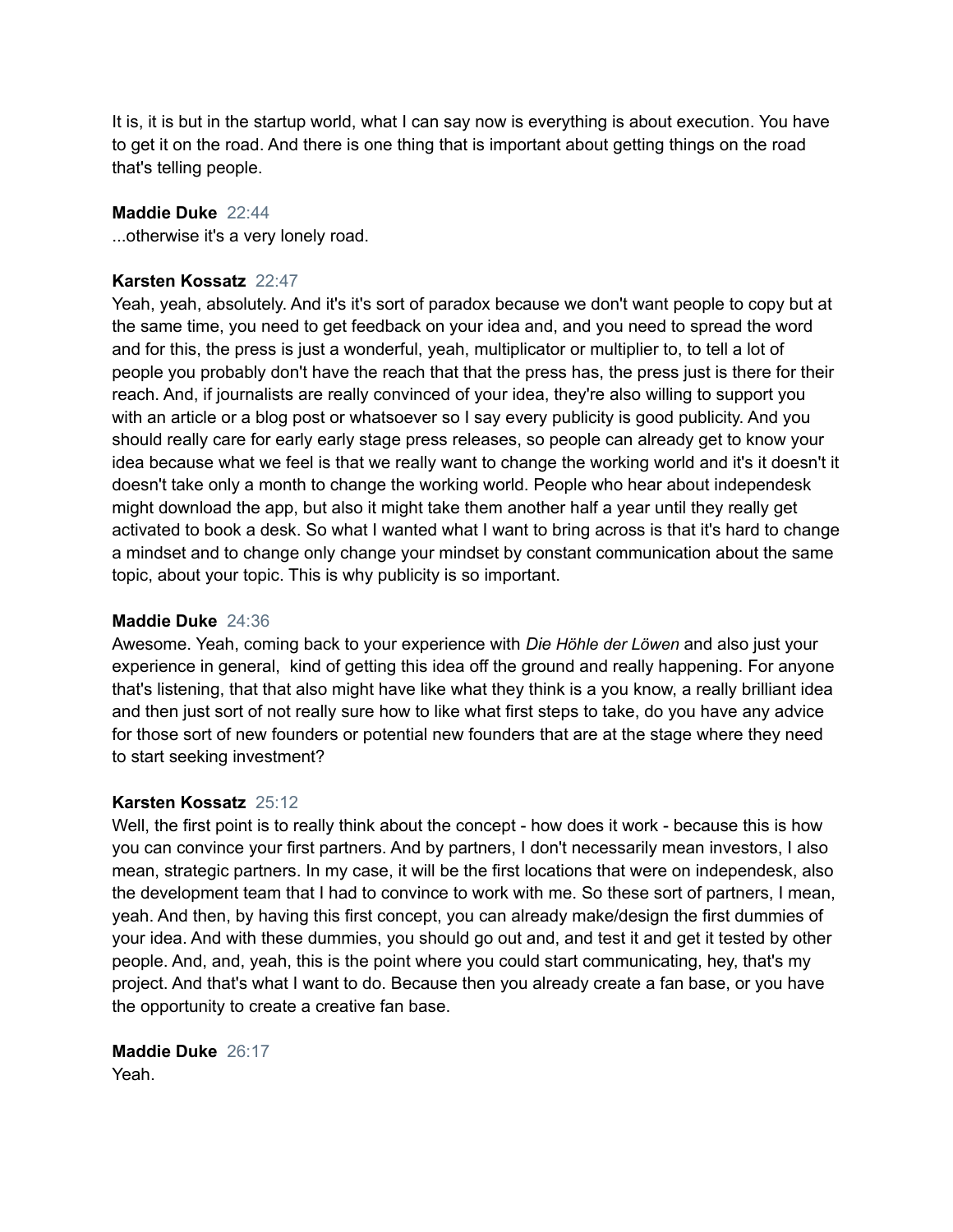#### **Karsten Kossatz** 26:18

And so, it's important to focus on the very idea in the beginning, in terms of making people want to support you.

# **Maddie Duke** 26:30

Yeah. Awesome. Thanks. And also, I mean, you mentioned, part of the value of having these two new investors on your team is having a strategic partnership and opening up lots of new opportunities with new networks and contacts, and not just the financial value of that, but what did what like how do you see independesk in the future now that this is happening, like do you say that your team expanding? Could you see independesk launching in other countries?

#### **Karsten Kossatz** 27:04

Oh, actually, we are already planning the next launch, which will be in Austria and Switzerland, and next year, and then expanding all over Europe.

# **Maddie Duke** 27:16

Great.

# **Karsten Kossatz** 27:17

I'm looking forward to that. Because I think also for travelers, it's a quite nice feature to, I mean, everyone knows that you have this, this wonderful vacation, and then you have a very important email to write. And you don't want to do that from your hotel room, because your partner is there, and she or he wants to relax. So you would just go somewhere else, and book a table nearby. Also, you can connect to locals there. So we're building, yeah, building a bigger thing, because this really makes impact - creates impact. And of course, our team will grow. We have, we get a lot of a lot of feedback now. So our UX team will have to grow, our support team will have to grow - all these one man sections in our company that we used to have. So I mean, in a team of eight, you really have one person that is responsible for a task.

**Maddie Duke** 28:23

...for a specific area, yeah.

# **Karsten Kossatz** 28:27

...you now have to build different teams, a location team, a company team, because we really want to support companies in getting remote. This is really important. And that's what we're at now. And I'm thrilled to see where it leads us. People don't stop downloading our app, they are really interested in seeing what it's all about. And so, I hope there will be more people coming and booking and giving us feedback, honest feedback. But as far as I can see, that's exactly what's happening.

**Maddie Duke** 29:10 Yeah.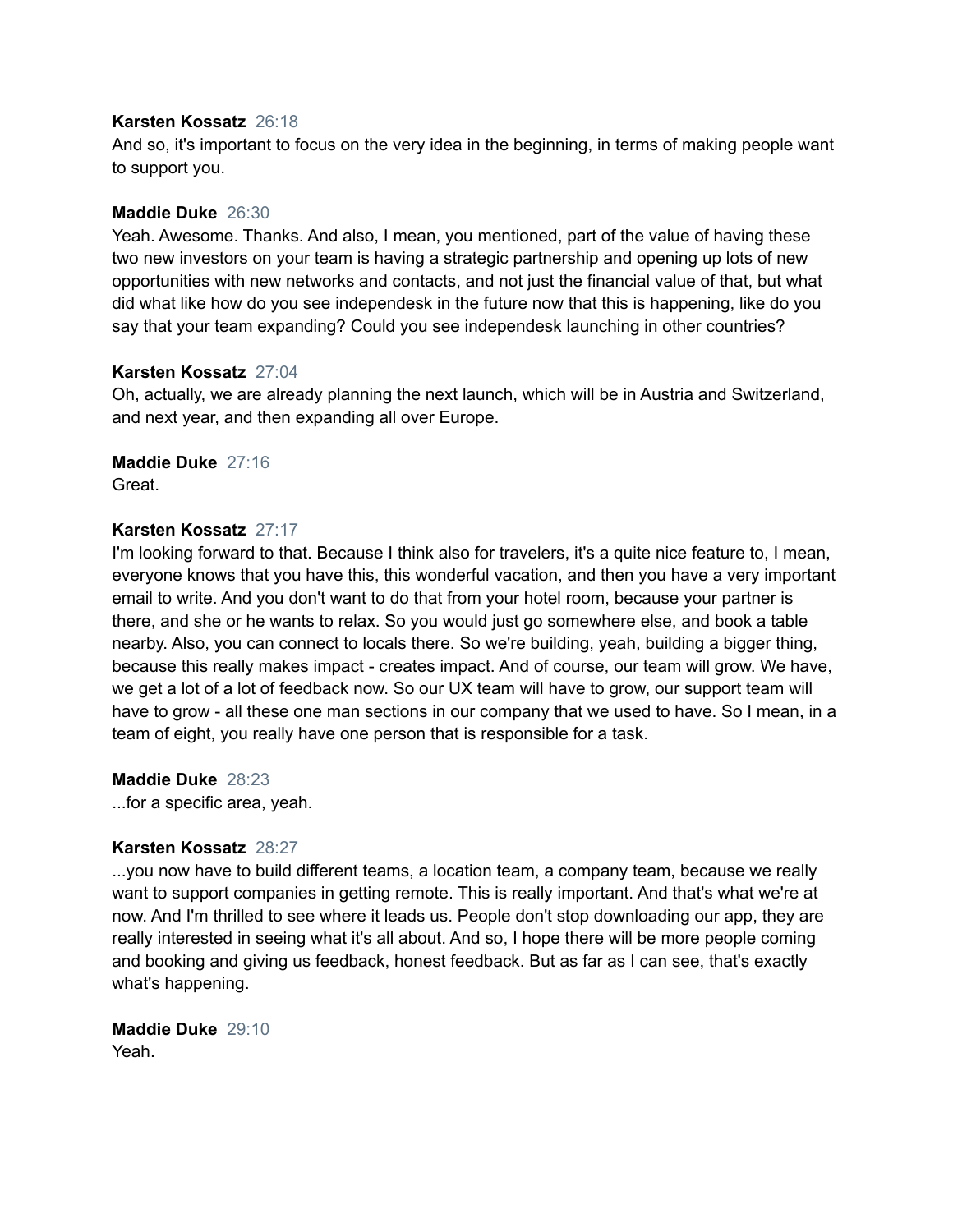# **Karsten Kossatz** 29:11

I'm not here to say I have the perfect solution. But I'm here to say, I want to make the perfect solution for the future. And I can only do that with a lot of users that give me insights in how they use independesk.

# **Maddie Duke** 29:26

I think that's a really fantastic attitude to have when you're in this position of yeah, continually being open to feedback and finding out how you can improve the solution that you're already providing.

# **Karsten Kossatz** 29:39

When you're huge as a company, then you can maybe afford market research. But actually to work with real users is way more fun and we don't have the budget to spend this on some research institute. We really have to stick close to our use cases, to our, to the people that actively use it. And that's really what makes a company valuable also for the users because it's developed by their needs.

# **Maddie Duke** 30:14

Yeah, definitely they're going to feel much more of a sense of being part of what's happening and feeling part of the community.

# **Karsten Kossatz** 30:24

Oh, yeah, absolutely.

# **Maddie Duke** 30:26

If you're going to be expanding into some different countries within Europe, do you see yourself hiring someone, locally in those countries, or working outsourcing stuff to maybe some contractors or freelancers?

# **Karsten Kossatz** 30:36

Yeah, we are definitely not in the time of centralized work anymore. And, apart from that, I also think that we really need people in the specific places or countries where we want to expand to, because it's a question of culture, it's a question of language, it's a question of acceptance, also, by the local community. And I think people from the specific countries or regions really, already bring that and they have an understanding for the culture or for the needs, way better than we will ever have it. And this is why I think we will build a decentralized organization. Of course, some people, some things will be decided, here in Berlin, or wherever we might sit in the future. But in general, we will be like a network company.

# **Maddie Duke** 31:38

Awesome. And, like, if I can ask, how would you go about finding the right people to work with when you're dealing with, you know, bringing someone on board?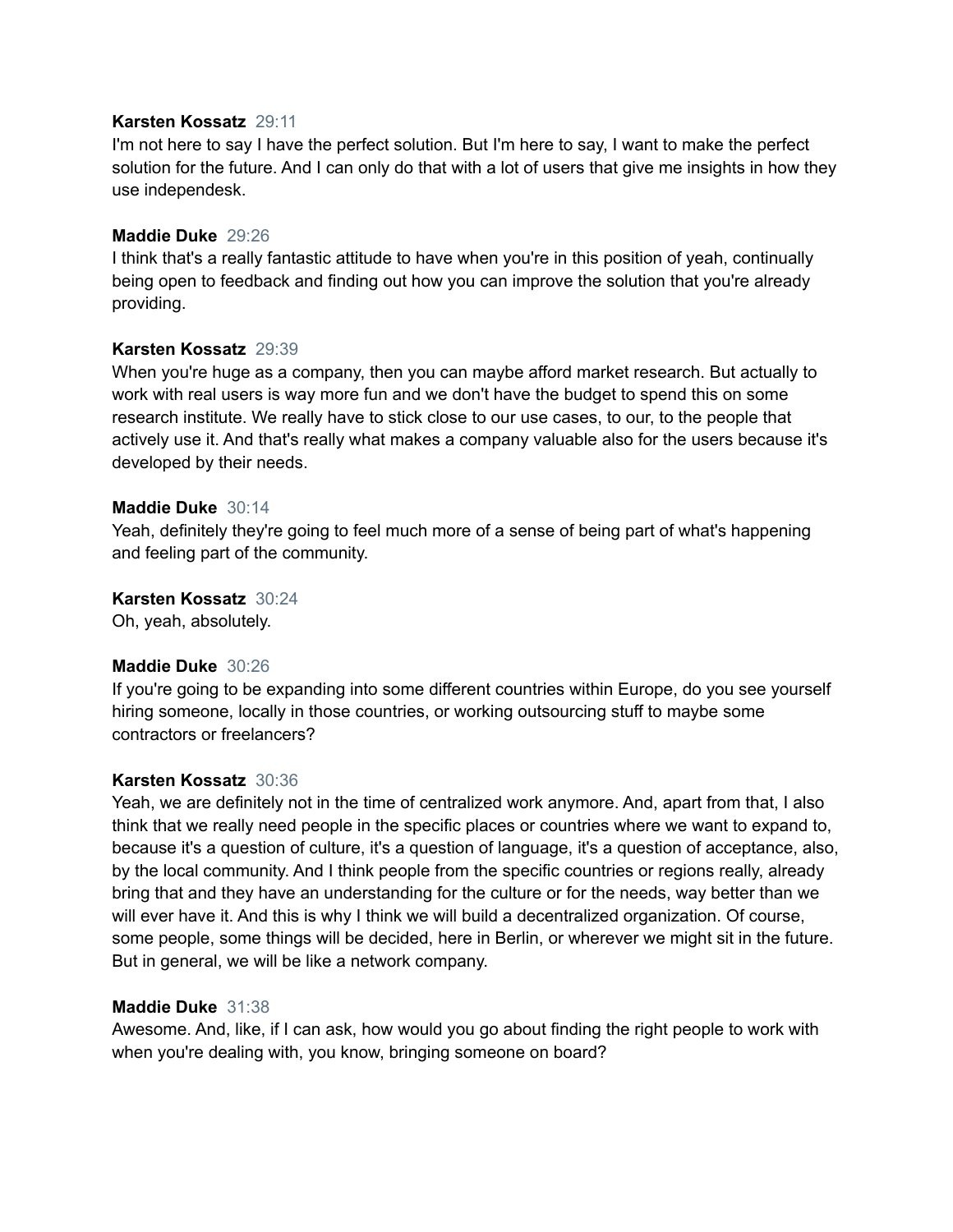# **Karsten Kossatz** 31:50

Wow that's the hardest question you had, for me, that's really, it's really hard. That's a challenge. finding good people is such challenge. I'm happy now that I have found good people in my team. I mean, now we are a people, and they're all really, really concerned, or they really care a lot. And they make it their project, which is, which is incredible, really nice. But finding other people, I think I would meet them in person. And this is something that even though it might be a distance, for me to travel, it's so important to get the vibes of the other person and to see really the attitude is, is corresponding to, to my attitude, or to the company's attitude. Yeah, I guess I would choose people who, who already seem to be convinced by the idea, and who really want to really makers, people who really want to change the world as well. I think you can't work in a startup when you have the attitude of just going to work and sitting there for your eight hours and then yeah, going back, you really have to make it your project. That doesn't mean that you have to work incredibly much. But you have to be really, you have to be strongly convinced and be amazed by this idea.

# **Maddie Duke** 33:38

Yeah. You did kind of mention like wanting to change the world and kind of having an impact with the things you do. And it's quite clear, you know, that the world of work is changing right now. You know, even more rapidly in the last couple of years. How do you see it changing in the future? Or what's your vision for how it should be?

# **Karsten Kossatz** 34:03

I think it should be... the working world should be more user centered. It has been for decades, decades, company centered, but it should be user centered. And not only user centered, but but probably task or project centered, or feeling centered. It should leave all these options open. I mean, having the same setup for every task I do is probably not the right thing. I should have different setups or the access to set up different offices for different tasks that I have. Sometimes I want to concentrate, sometimes I want to get inspired. Also, sometimes I'm not productive. Well why do I work then? Why shouldn't I just take half a day off and work in the evening. And we should make it as flexible as possible. But that's not only a tool thing. I mean, we are delivering the tool, probably. But that's also a mindset thing.

**Maddie Duke** 35:15 Absolutely.

# **Karsten Kossatz** 35:16

So people have to allow themselves to be unproductive. But they should then focus at other times and make their lives, yeah, work better together with their workplace.

# **Maddie Duke** 35:30

Absolutely, yeah. And I think I think you've mentioned before as well that people should match the space to their tasks. Is that kind of also what you mean? Like, if I'm, if I've got a day full of meetings, then I want to be in a particular environment. And if I've got a day where I've got a lot